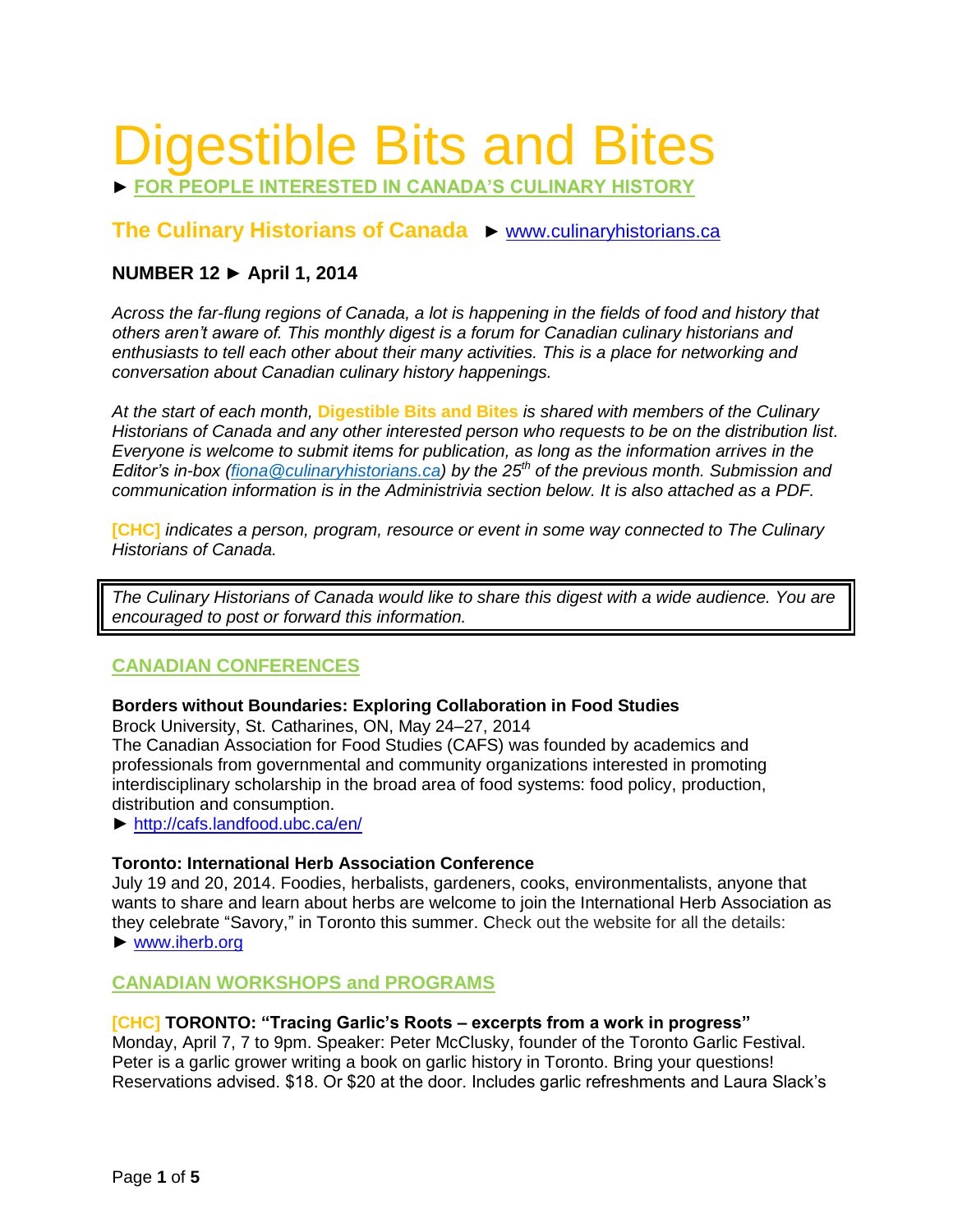garlic-infused caramel truffles. 416-597-0227 ext 2. Campbell House Museum, 160 Queen St. W. (at the Osgoode Subway Station, northwest corner of Queen West and University Ave). ► <http://www.campbellhousemuseum.ca/>

## **WATERLOO, ONTARIO: A Course That Really Schmecks: The Culinary Writing of Edna Staebler with Rose Murray**

Mondays, April 7 to May 12, 12:30 to 2:20 p.m., University of Waterloo campus What led an award-winning magazine journalist to write immensely popular cookbooks? This course will follow the journey of local icon (and descendant of Waterloo County pioneers) Edna Staebler. We will look at some early Canadian cookbooks and discover how Staebler's *Food the Really Schmecks* became a very important national work, as one of the first cookbooks to extol the virtues of local food and real food. Some of her other works will also be examined (magazine articles, a travel book, a history of the area and its Mennonites, her diary) to see how her style extends to the cookbooks. We will particularly examine the magazine article that led her directly up the lane and into Bevvy Martin's farmhouse kitchen.

Rose Murray [**CHC** member] is an internationally known food writer, cookbook author, broadcaster and teacher. She has been published widely in magazines and newspapers such as *Canadian Living* and *The Globe and Mail*. Rose has appeared on radio and television stations across the country including the CBC and CTV and acted as resident cook of the CTV Kitchener's noon news. A contributor to over 40 books, Rose is an author of 12 cookbooks, two of which (*Hungry for Comfort* and *Canada's Favourite Recipes*) have won gold from Taste Canada –The Food Writing Awards.

- ► [http://www.wlu.ca/documents/57555/LALL\\_Spring\\_2014\\_Brochure.pdf](http://www.wlu.ca/documents/57555/LALL_Spring_2014_Brochure.pdf)
- ► <http://rosemurray.ca/>

## **K ITCHENER, ON: 'J.M. Schneider: "taste the difference quality makes"'**

**[CHC]** Saturday, June 7, 2014, 11 am–1:30pm (includes lunch), Concordia Club, Jägerstrube Room, 429 Ottawa Street South, Kitchener, Ontario.

Back in 1890, J.M. Schneider and his wife, Helena, made the decision to make sausages. They were so popular that a family-run business empire grew from these humble beginnings. An archive of the company's history and artifacts was established in 1986 to house the collection in anticipation of the company's Centenary in 1990. Karen Trussler was hired as the archivist for Schneider's in late 1988 and continues to manage the archives to this day. Join Karen as she traces the evolution of the iconic Schneider's brand and see select artifacts from the archives. Pre-registration required. Buffet lunch features deli sandwiches, soup, German potato salad, and apple strudel. Questions? – [info@culinaryhistorians.ca.](mailto:info@culinaryhistorians.ca) Payment by cheque only (payable to Culinary Historians of Canada). Mail cheque to Judy Chow, 27 Colony Trail, Guelph, ON, N1G 4A4. Registration confirmed once payment received. Registrations are non-refundable, but are transferrable if you cannot attend.

- ► [www.culinaryhistorians.ca](http://www.culinaryhistorians.ca/)
- ► <http://www.schneiders.ca/EN/Pages/home.aspx>

# **CANADIAN NEW BOOKS**

## **Saint-Constant, Québec:** *100 Years of Canadian Railway Recipes*

Exporail, the Canadian Railway Museum, has published *100 Years of Canadian Railway Recipes.* This 200 page cookbook (available both in French and in English) contains 90 recipes collected from three major Canadian railways: CN, Canadian Pacific and VIA Rail Canada. This cookbook is a unique treasure of railway heritage. Grouped under several mouth-watering themes, the recipes also feature superb archival photographs of artefacts, anecdotes from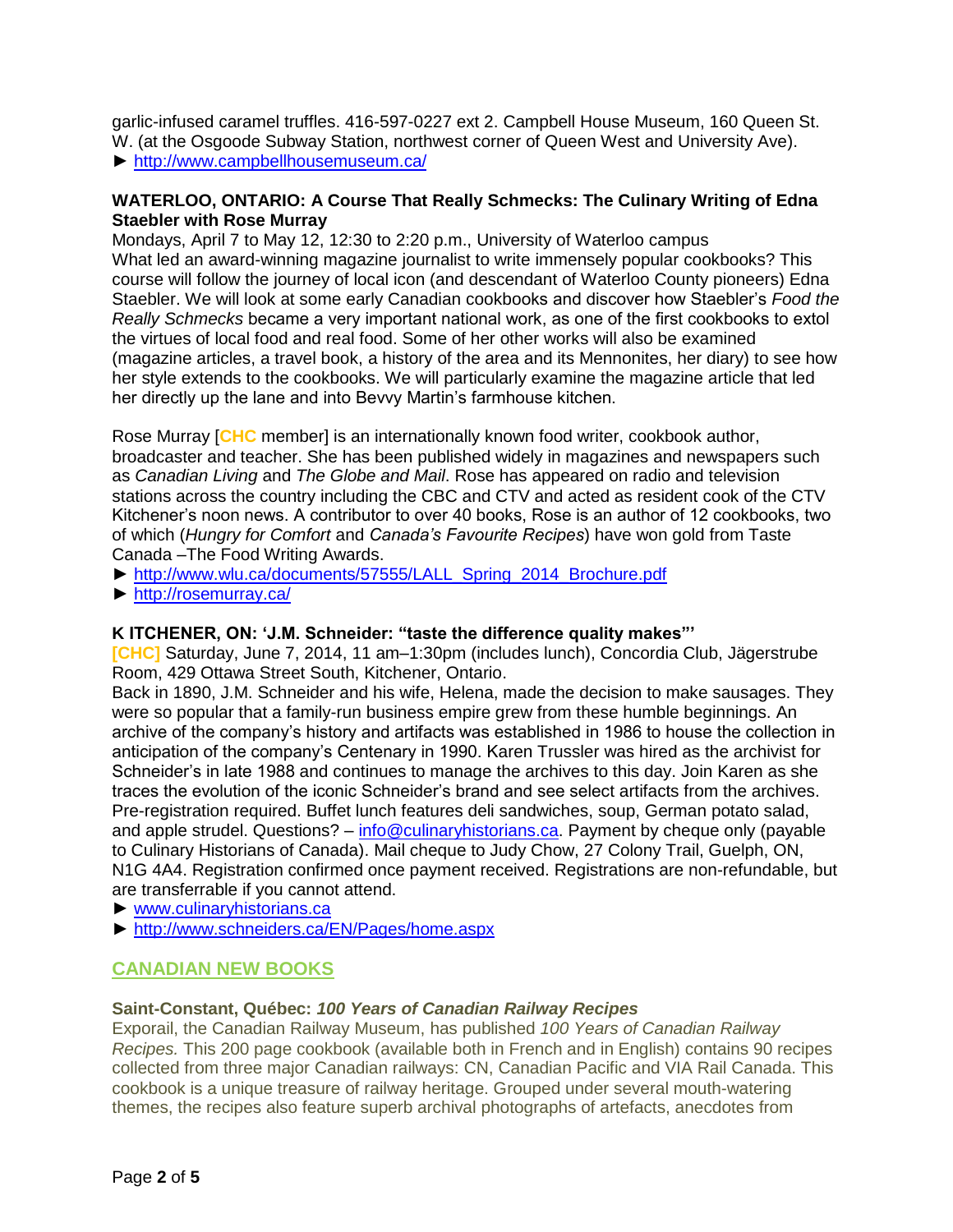workers and historical information on life aboard dining cars and in the kitchens. A century of culinary expertise is highlighted to satisfy the most discriminating palate! All profits go to support the conservation activities and enhancement of Exporail's railway collection.

- ► Click HERE to read an [excerpt](http://www.exporail.org/fileadmin/images/Livre_eng.pdf) from the book
- ► <http://www.exporail.org/en/support-exporail/100-years-of-canadian-railway-recipes/>

# **CANADIAN MILESTONES**

#### **In Memoriam: Ted Maczka, Garlic Man of Fish Lake, Ontario**

When he started growing garlic, Ted was truly a pioneer. His "garlic gospel" was initially received with some scepticism, but his passion and tenacity helped build a movement in Canada. Ted became well-known to many garlic growers across the country ► [http://www.seeds.ca/garlicmanoffishlake](http://www.seeds.ca/int/doc/docpub.php?k=e817140037e1c222cecd46aeb824a37900001008http://www.seeds.ca/int/doc/docpub.php?k=e817140037e1c222cecd46aeb824a37900001008)

# **In Memoriam: Marie Nightingale, Nova Scotia food writer**

Marie Nightingale wrote about food and chefs in Nova Scotia, in newspapers, magazines and books, for over three decades, and was once even a centrefold model. But since the spread was for *Homemakers*, think rubber boots, not lingerie. Nightingale died from cancer Saturday, March 15 at the age of 85. Marie was author of many cookbooks, most notably *Out of Old Nova*  Scotia Kitchens, which had its 40<sup>th</sup> anniversary edition published in 2010.

► <http://thechronicleherald.ca/artslife/1193861-beloved-ns-food-writer-marie-nightingale-dies>

#### **[CHC] TORONTO: Mad For Marmalade 2014 Contest Winners**

Pure Seville Orange Marmalade

First Prize: Cecilia Mucio

- Second Prize: Patrick Forbes
- Honourable Mention: Mary Mucio

Citrus Marmalade

- First Prize: Patrick Forbes (Lemon-Seville Orange Marmalade)
- Second Prize: Peter Myers (Grapefruit-Orange Marmalade)
- Honourable Mention: Susanne Tabur

Other Fruit/Vegetable Marmalade

- Mary Ann Slowka (Orange Chocolate Marmalade)
- Grace Bellamy (Seville Orange Mango Marmalade)
- Honourable Mention: Jean Sterritt (Peach Marmalade)

Marmalade Baked Goods

- Diane Vachon (Marmalade Cheesecake)
- Mary Ann Slowka (Almond Marmalade Cake)
- Honourable Mention: Mary Mucio (Marmalade Roll)

**Commercial** 

 Christine Manning, Manning Canning (Herbed Seville Orange Marmalade with Onions and Garlic)

Best in Show

Patrick Forbes (Lemon-Seville Orange Marmalade)

► [http://culinaryhistorians.ca/events/recent-events-fall2014](http://culinaryhistorians.ca/events/recent-events-fall2012)

#### **CHC Member Earns Accolades in Marmalade Contest in England!**

Marmalade Awards & Festival organiser, Jane Hasell-McCosh, said: "We've been surprised and delighted not only by the sheer number of entries into this year's competition – which exceeds last year – but also by the range of interesting and sometimes downright unusual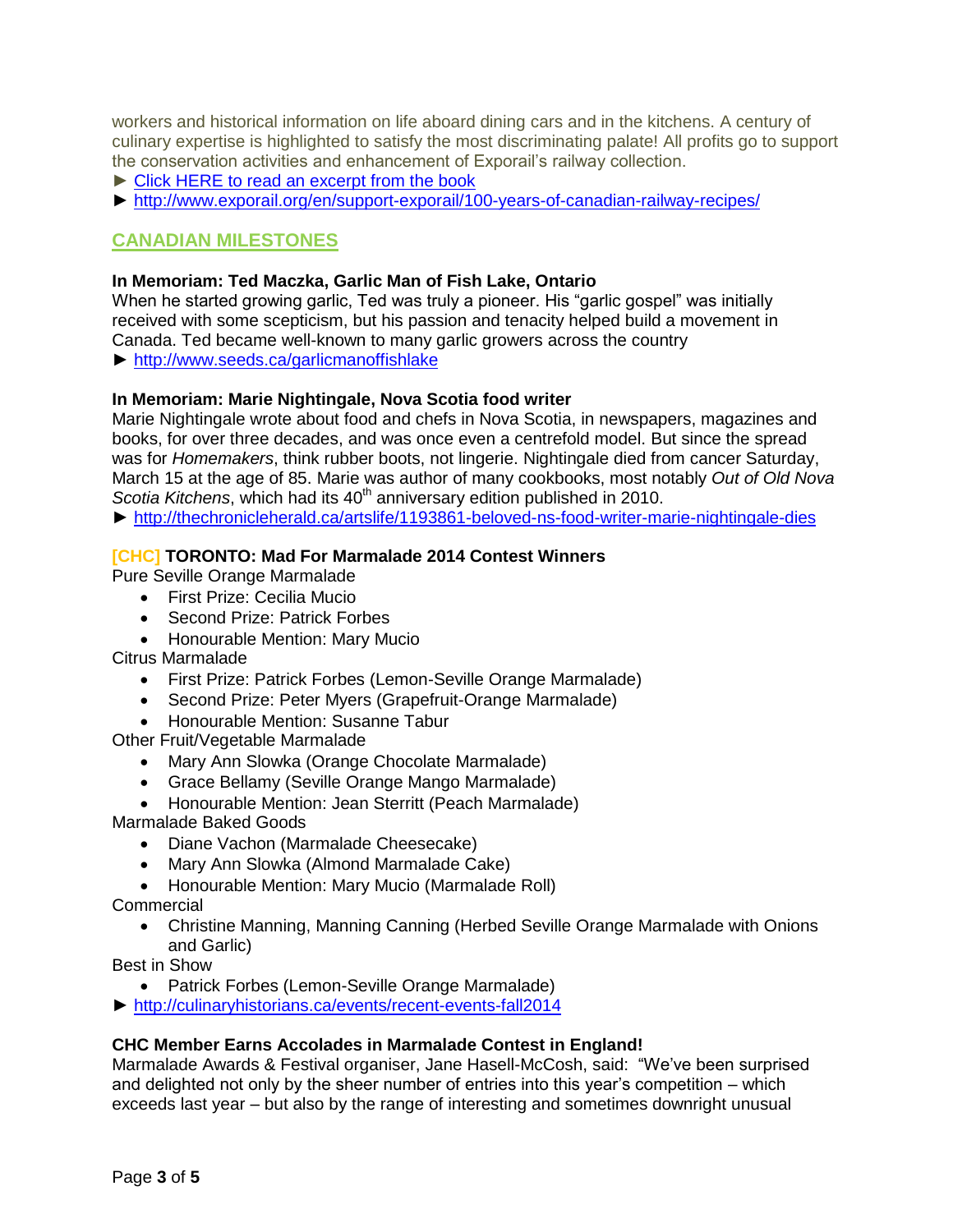ingredients that you wouldn't normally associate with marmalade. I believe this reflects the resurgence in popularity in marmalade designed to satisfy modern taste buds. Whilst everyone appreciates a good, traditional Seville orange marmalade, our broadening food repertoire is leading us to create a plethora of new marmalade flavours for future generations to enjoy. Long live marmalade in whatever form!" Congratulations to Torontonian Julian Sleath for winning three awards in the amateur class:

- International Class 19 points Silver (a mere half a point off gold)
- Women's Institute recipe following their given list of ingredients 16 Points Bronze
- Seville Marmalade 16 points Bronze
- ► <http://www.dalemainmarmaladeawards.co.uk/>



**\* \* \***

# **INTERNATIONAL CALLS FOR PAPERS**

#### **Call for Papers: Food and the Media**

I am the editor of the recently published book *Food and Everyday Life* (2014: Lexington Books) and am now planning a follow-up, which will focus on the relationship between food and media, including magazines, film, television, advertising, and the Internet (including social media). If you would be interested in submitting a chapter proposal at this time, please do so. I would need, simply, at this time a short 1–2 paragraph description of what your chapter would likely be. I am interested, in particular, in substantive studies of the relationship between food and mass media, particularly from a social science/media studies/cultural studies perspective. I would also like you to mention your institutional affiliation and your title within that institution. However, if you are an independent scholar, I am also open to your proposals. Later, if your chapter is selected, I will follow up with you regarding submitting your chapter. The deadline for submitting to me would be April 10, 2014. Dr Thomas Conroy, Department of Sociology, Lehman College, Bronx, NY. [\(718\) 960-8015.](tel:%28718%29%20960%20-%208015)

► [tmascon@hotmail.com](mailto:tmascon@hotmail.com)